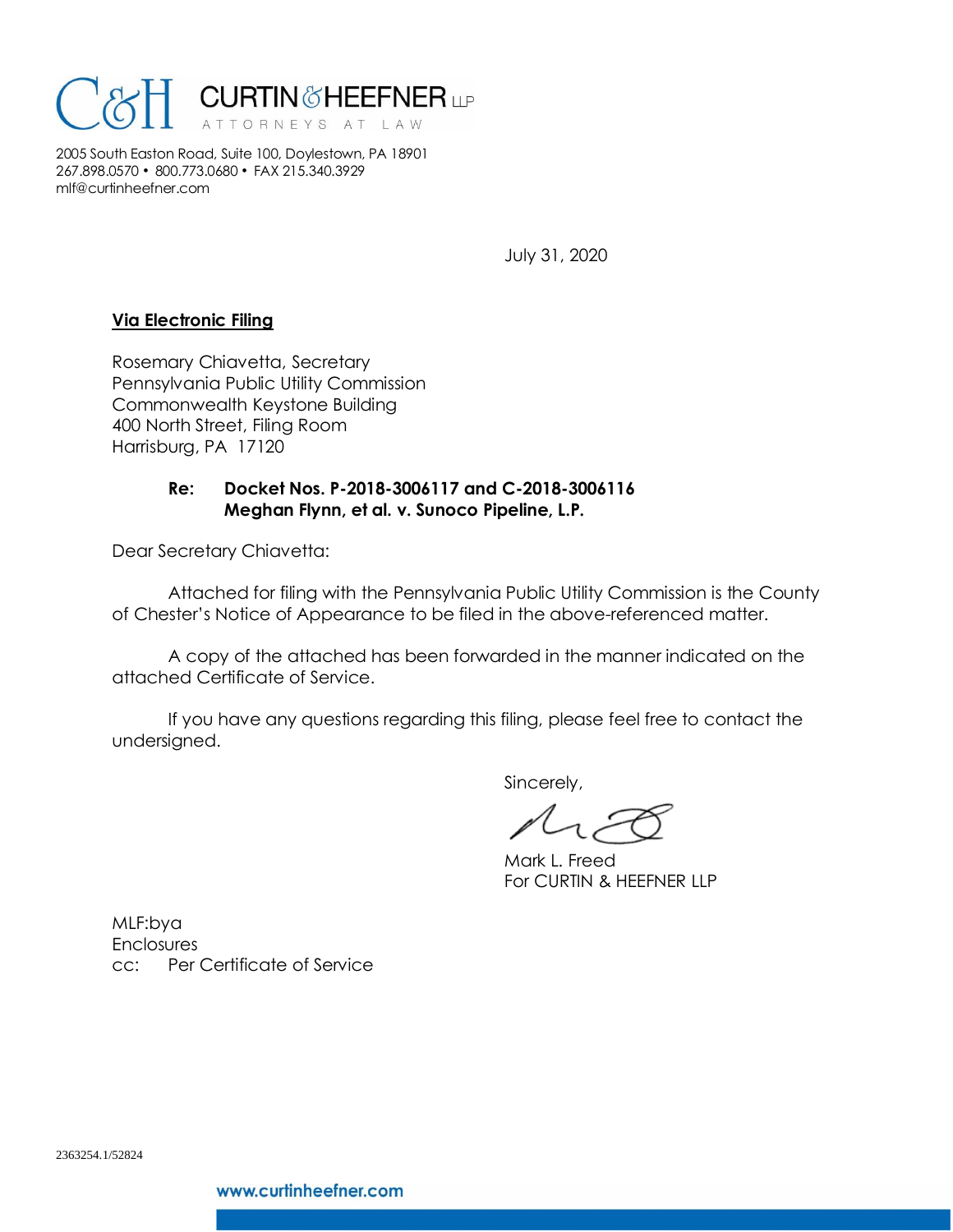# **BEFORE THE PENNSYLVANIA PUBLIC UTILITY COMMISSION**

| Meghan Flynn, Rosemary Fuller,   |                           |
|----------------------------------|---------------------------|
| Michael Walsh, Nancy Haskins,    | Docket No. P-2018-3006117 |
| Gerald McMullen, Caroline Hughes | Docket No. C-2018-3006116 |
| and Melissa Haines               |                           |
|                                  |                           |
| v.                               |                           |
|                                  |                           |
| Sunoco Pipeline, L.P.            |                           |

# **NOTICE OF APPEARANCE**

Please enter the appearance of Mark L. Freed, Esquire, as counsel for Intervenor, County of Chester, in the above-captioned proceeding. On the basis of this notice, please have the attorney added to the service list of this proceeding and served with a copy of each document issued by the Commission or filed by any party or representative thereof regarding the above captioned matter.

Respectfully submitted,

CURTIN & HEEFNER LLP

*/s/ Mark L. Freed*

By: Mark L. Freed (Pa. I.D. No. 63860) 2005 South Easton Road, Suite 100 Doylestown, PA 18901 267-898-0570 mlf@curtingheefner.com

Dated: July 31, 2020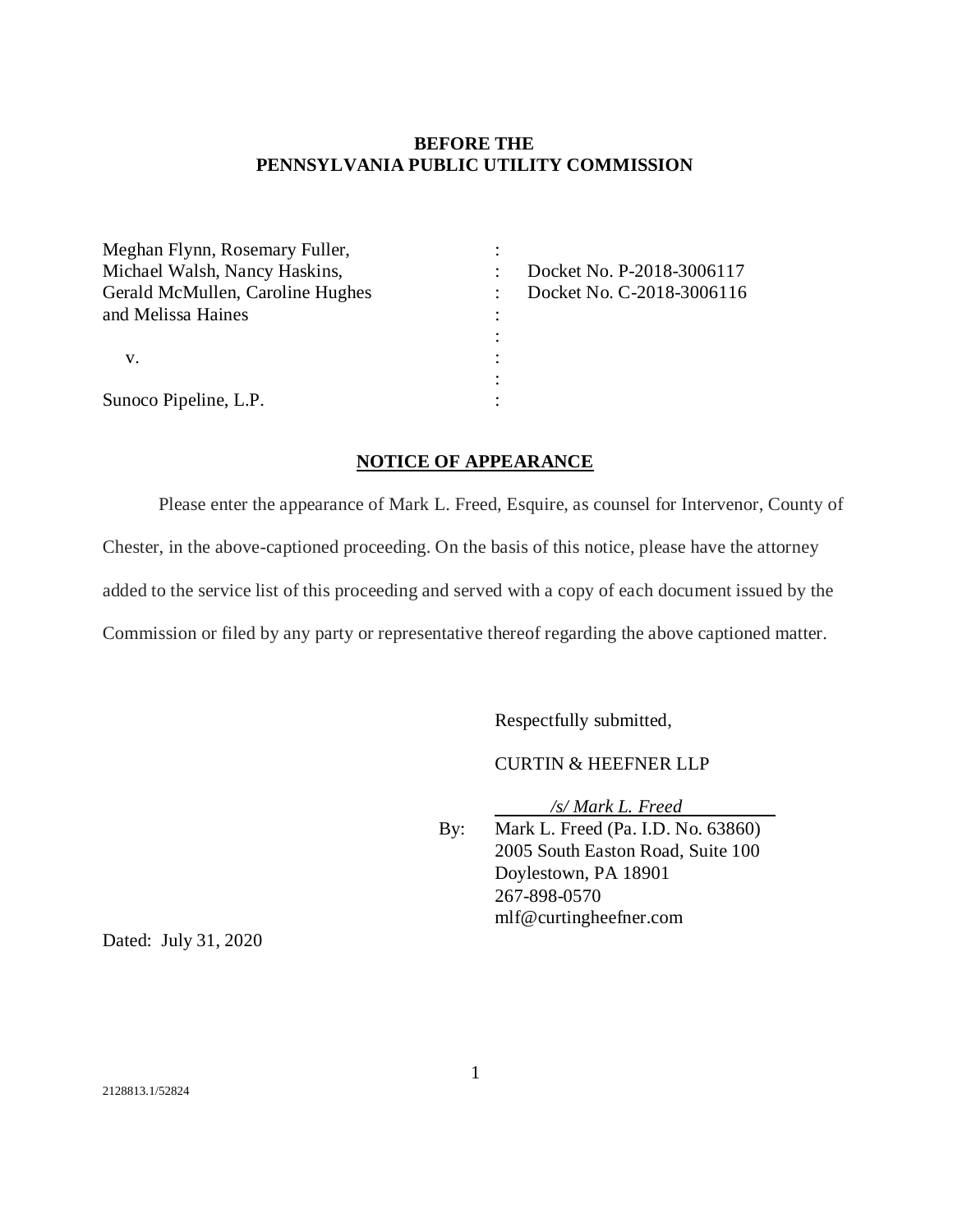#### **CERTIFICATE OF SERVICE**

| Meghan Flynn, Rosemary Fuller,   |   |                           |
|----------------------------------|---|---------------------------|
| Michael Walsh, Nancy Haskins,    |   | Docket No. P-2018-3006117 |
| Gerald McMullen, Caroline Hughes |   | Docket No. C-2018-3006116 |
| and Melissa Haines               |   |                           |
|                                  |   |                           |
| v.                               |   |                           |
|                                  | ٠ |                           |
| Sunoco Pipeline, L.P.            |   |                           |

I hereby certify that I have this day served a true copy of the foregoing filing upon parties

identified below via email, unless otherwise indicated:

Thomas J. Sniscak, Esquire Kevin J. McKeon, Esquire Whitney E. Snyder, Esquire Hawke, McKeon & Sniscak LLP 100 North Tenth Street Harrisburg, PA 17101 tjsniscak@hmslegal.com kjmckeon@hmslegal.com wesnyder@hmslegal.com *Counsel for Respondent Sunoco Pipeline, LP*

Curtis Stambaugh, Esq. Assistant General Counsel Sunoco Pipeline, LP 212 N. Third Street, Suite 201 Harrisburg, PA 17101 curtis.stambaugh@energytransfer.com *Counsel for Respondent Sunoco Pipeline, LP*

Robert Fox, Esquire Neil Witkes, Esquire Diana A. Silva, Esquire Manko, Gold, Katcher & Fox, LLP 401 City Avenue, Suite 901 Bala Cynwyd, PA 19004 rfox@mankogold.com nwitkes@mankogold.com dsilva@mankogold.com *Counsel for Respondent Sunoco Pipeline, LP*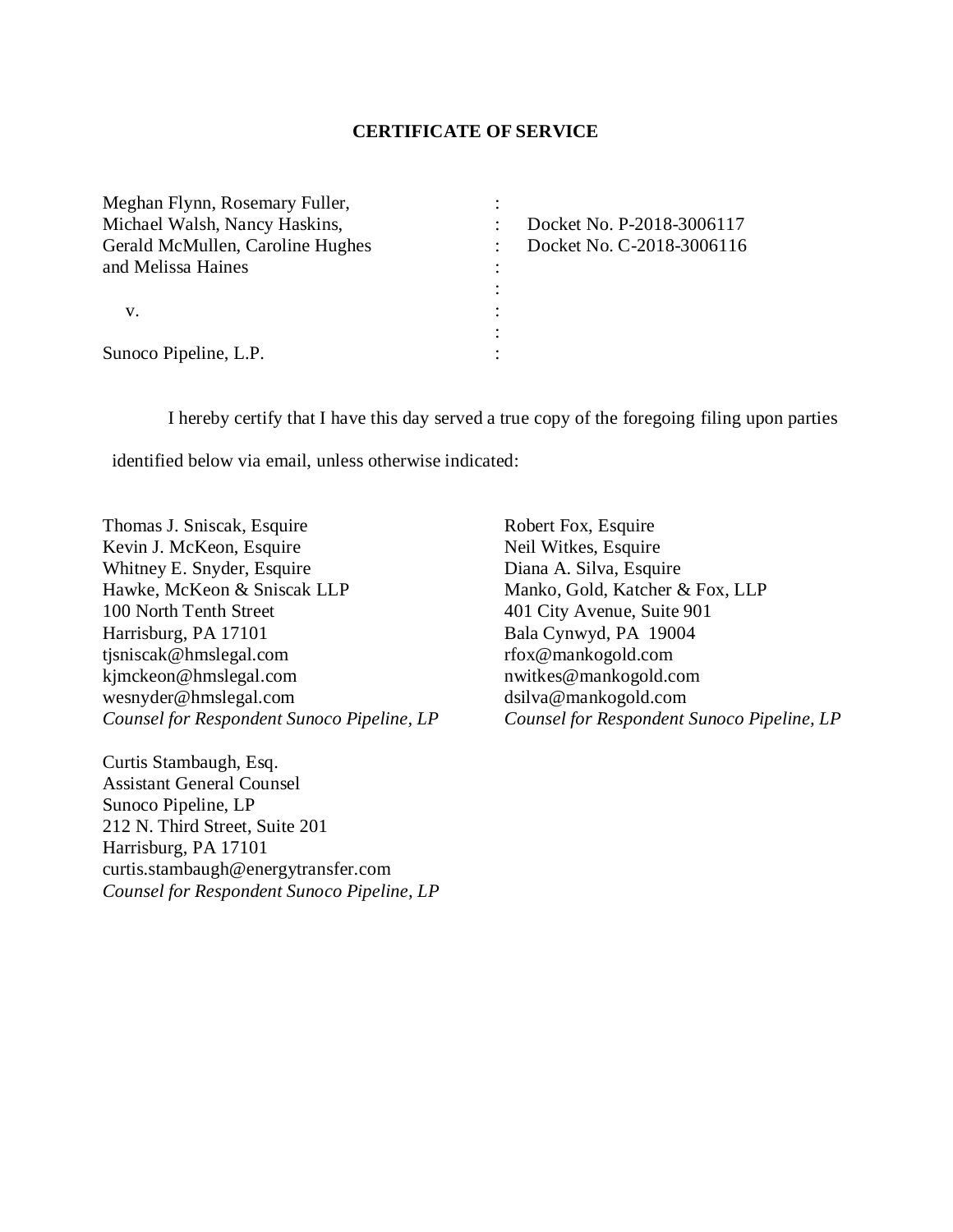Anthony D. Kanagy, Esquire Garrett P. Lent, Esquire Post & Schell PC 17 North Second Street 12th Floor Harrisburg, PA 17101-1601 akanagy@postschell.com glent@postschell.com *Counsel for Intervenor Range Resources Appalachia*

Erin McDowell, Esq. 3000 Town Center Blvd Canonsburg, PA 15317 emcdowell@rangeresources.com *Counsel for Intervenor Range Resources Appalachia*

Michael S. Bomstein, Esq. Pinnola & Bomstein Suite 2126 Land Title Building 100 South Broad Street Philadelphia, PA 19110 mbomstein@gmail.com *Counsel for Complainants*

Rich Raiders, Esquire Raiders Law 321 East Main Street Annville, PA 17003 rich@raiderslaw.com *Counsel for Intervenor Andover Home Owners' Association, Inc.*

Guy A. Donatelli, Esquire Alex J. Baumler, Esquire Lamb McErlane PC 24 East Market St., Box 565 West Chester, PA 19382-0565 gdonatelli@lambmcerlane.com abaumler@lambmcerlane.com *Counsel for Rose Tree Media School District, Downingtown Area School District and Senator Thomas H. Killion*

Vincent M. Pompo, Esquire Alex J. Baumler, Esquire Lamb McErlane PC 24 East Market St., Box 565 West Chester, PA 19382-0565 vpompo@lambmcerlane.com abaumler@lambmcerlane.com *Counsel for West Whiteland Township*

Margaret A. Morris, Esq. Reger Rizzo Darnall, LLP Cira Centre, 13th Floor 2929 Arch Street Philadelphia, PA 19104 mmorris@regerlaw.com *Counsel for Intervenor East Goshen Township*

Leah Rotenberg, Esq. Mays Connrad & Rotenberg, LLP 1235 Penn Avenue, Suite 202 Wyomissing, PA 19610 rotenberg@mcr-attorneys.com *Counsel for Intervenor Twin Valley School District*

James R. Flandreau, Esq. Paul Flandreau & Berger, LLP 320 West Front Street Media, PA 19063 jflandreau@pfblaw.com *Counsel for Intervenor Middletown Township*

James C. Dalton, Esq. Unruh Turner Burke & Frees 17 West Gay Street, Suite 200 P.O. Box 515 West Chester, PA 19381 jdalton@utbf.com *Counsel for Intervenor West Chester Area School District*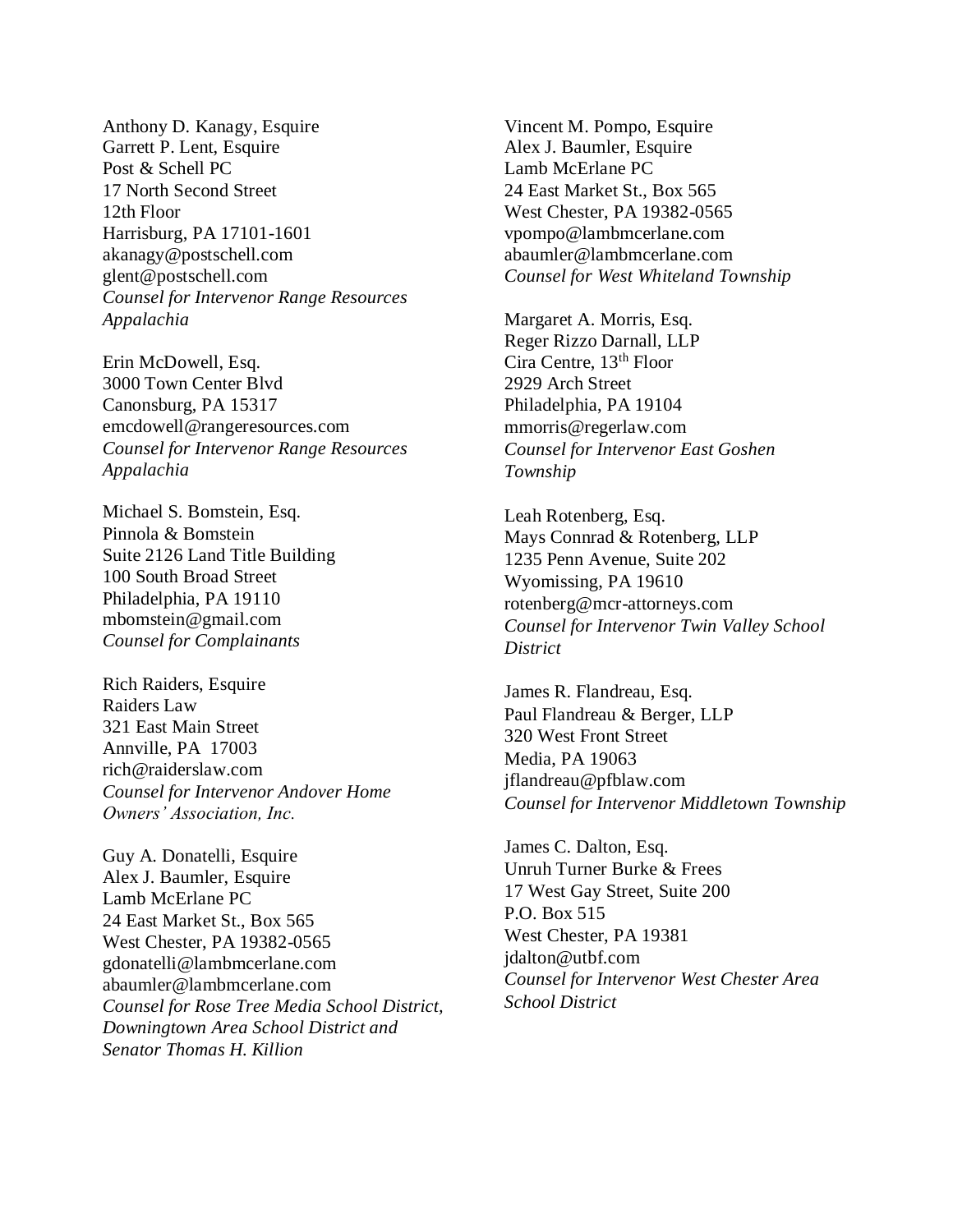Patricia S. Biswanger, Esq. 217 North Monroe Street Media, PA 19063 patbiswanger@gmail.com *Counsel for Intervenor Delaware County*

Michael Maddren, Esq. Office of the Solicitor County of Delaware Government Center Building 201 West Front Street Media, PA 19063 maddrenm@co.delaware.pa.us *Counsel for Intervenor Delaware County*

James J. Byrne, Esq. McNichol Byrne & Matlawski PC 1223 N. Providence Road Media, PA 19063 jjbyrne@mbmlawoffice.com *Counsel for Intervenor Thornbury Township*

David J. Brooman, Esq. Richard C. Sokorai, Esq. Mark R. Fischer, Esq. High Swartz 40 East Airy Street Norristown, PA 19404 dbrooman@highswartz.com rsokorai@highswartz.com mfischer@highswartz.com *Counsel for Intervenor West Goshen Township*

Michael P. Pierce, Esq. Pierce & Hughes, P.C. 17 Veterans Square P.O. Box 604 Media, PA 19063 mppierce@pierceandhughes.com *Counsel for Intervenor Edgmont Township* Thomas Casey 1113 Windsor Drive West Chester, PA 19380 tcaseylegal@gmail.com *Pro Se Intervenor*

Josh Maxwell Mayor of Downingtown 4 W. Lancaster Avenue Downingtown, PA 19335 jmaxwell@downingtown.org *Pro Se Intervenor*

Virginia Marcille-Kerslake 103 Shoen Road Exton, PA 19341 vkerslake@gmail.com *Pro Se Intervenor*

Laura Obenski 14 South Village Avenue Exton, PA 19341 ljobenski@gmail.com *Pro Se Complainant*

Rebecca Britton 211 Andover Drive Exton, PA 19341 rebeccabritton50@yahoo.com *Pro Se Complainant*

Melissa DiBernardino 1602 Old Orchard Lane West Chester, PA 19380 lissdibernardion@gmail.com *Pro Se Complainant*

Honorable Carolyn Comitta Pennsylvania House of Representatives 21 W. Washington Street, Suite A West Chester, PA 19380 ccomitta@pahouse.net